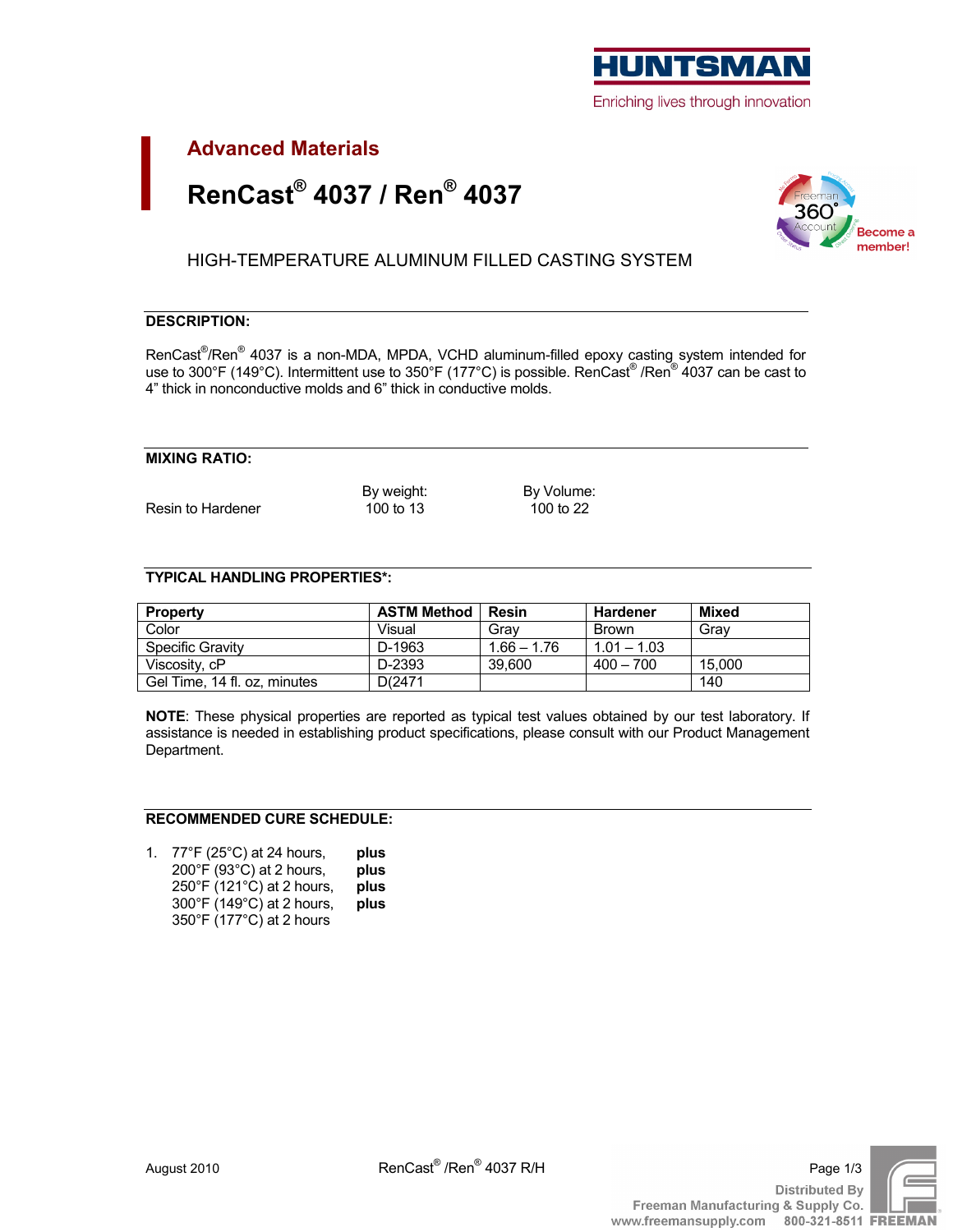# **TYPICAL CURED PROPERTIES\*:**

| <b>Property</b>                                   | <b>ASTM Test Method</b> | <b>Cure Values</b>    |
|---------------------------------------------------|-------------------------|-----------------------|
| Density, lb./ft <sup>3</sup> (g/cm <sup>3</sup> ) | D-792                   | (1.58)                |
| Cubic Inch per Pound                              | D-792                   | 17.6                  |
| Hardness, Shore D                                 | $D-2240$                | 91                    |
| Ultimate Flexural Strength (psi)                  | D-790                   | 9,300                 |
| Flexural Modulus, psi                             | D-790                   | 930,000               |
| Ultimate Tensile Strength, psi                    | D-638                   | 6,300                 |
| Tg by DMA, $E$ ", ${}^{\circ}F$ ( ${}^{\circ}C$ ) | D-4065                  | 350 (177)             |
| Ultimate Compressive Strength, psi                | D-695                   | 25,800                |
| Coefficient of Thermal Expansion                  | D-3386                  |                       |
| 86 to 212°F, in/in/°F                             |                         | $22.5 \times 10^{-6}$ |
| 30 to 100°C, in/in/°C                             |                         | 40.5 x $10^{-6}$      |
| Linear Shrinkage, in/in                           | D-2566                  | 0.005                 |

\* Tested @ 77°F (25°C) unless otherwise noted.

\*\* Molds are half round steel, 10 inches long, 4.250 inches deep

NOTE: Typical Properties - These physical properties are reported as typical test values obtained by our test laboratory. If assistance is needed in establishing product specifications, please consult with our Quality Control Department.

## **STORAGE:**

RenCast<sup>®</sup> 4037 and Ren®4037should be stored in a dry place, in the sealed original container, at temperatures between +2 $^{\circ}$ C and +40 $^{\circ}$ C (+35.6 $^{\circ}$ F and 104 $^{\circ}$ F). Under these storage conditions, the shelf life is 2 years. The product should not be exposed to direct sunlight.

## **PRECAUTIONARY STATEMENT:**

Huntsman Advanced Materials Americas LLC maintains up-to-date Material Safety Data Sheets (MSDS) on all of its products. These sheets contain pertinent information that you may need to protect your employees and customers against any known health or safety hazards associated with our products. Users should review the latest MSDS to determine possible health hazards and appropriate precautions to implement prior to using this material.

#### **First Aid!**

Refer to MSDS as mentioned above.

## **KEEP OUT OF REACH OF CHILDREN**

FOR PROFESSIONAL AND INDUSTRIAL USE ONLY